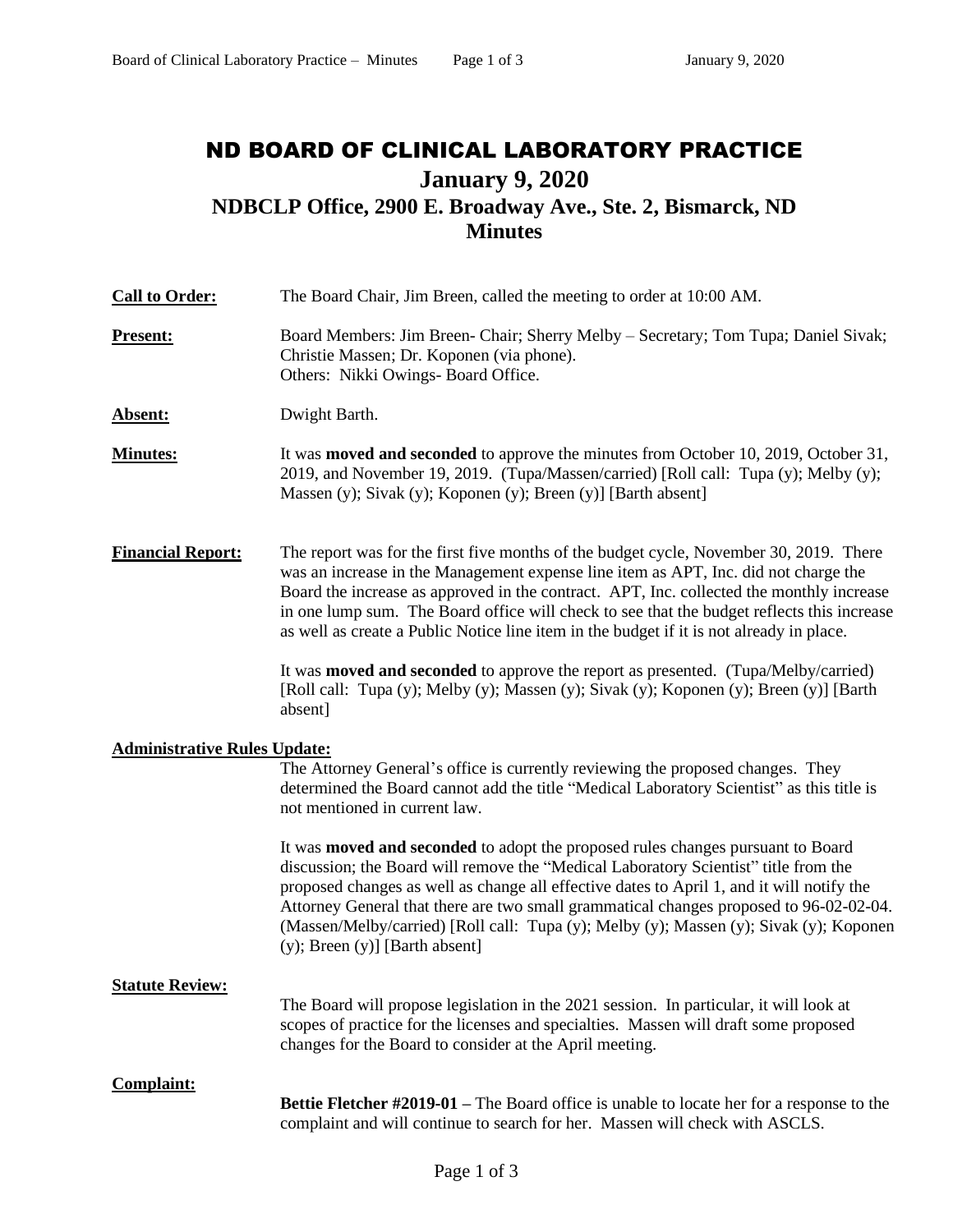**Raphael Aghaluke #2018-02 –** The Board office is unable to locate him for a response to the complaint and will continue to search for him. Massen will check with ASCLS.

#### **Review of Available Exams List:**

Massen will present draft changes at the April meeting.

#### **Compliance with Section 8 of SB2306:**

Board has already addressed what was required. It is waiting to receive the form from the Department of Commerce.

## **Request for Exemption of Test/Method:**

**iSTAT Chem 8+ Cartridge** – Melby stated she is employed by Trinity Health of Kenmare, ND. It was **moved and seconded** to allow Melby to participate in discussion. (Tupa/Massen/carried) [Roll call: Tupa (y); Melby (a); Massen (y); Sivak (y); Koponen (y); Breen (y)] [Barth absent]

The Board will table consideration until the new rules are in effect. The Board will let her know that nurses may currently perform this test/method.

## **Application for MT/MLT Licensure:**

**Eric Shoemaker –** It was **moved and seconded** to grant the license. (Massen/Sivak/carried) (Tupa/Melby/carried) [Roll call: Tupa (y); Melby (y); Massen (y); Sivak (y); Koponen (y); Breen (y)] [Barth absent]

#### **Review of Licenses/Provisional Permits Issued 10/1/2019 to 12/31/2019:**

It was **moved and seconded** to ratify the licenses and provisional permits issued. (Breen/Massen/carried) [Roll call: Tupa (y); Melby (y); Massen (y); Sivak (y); Koponen (y); Breen (y)] [Barth absent]

## **Next Meeting Date:**

April 14, 2020 10:00 AM NDBCLP Office

**Adjourn:** Meeting adjourned at 11:16 AM.

**Respectfully submitted,** 

**Jim Breen, Board Chair Sherry Melby, Board Secretary**